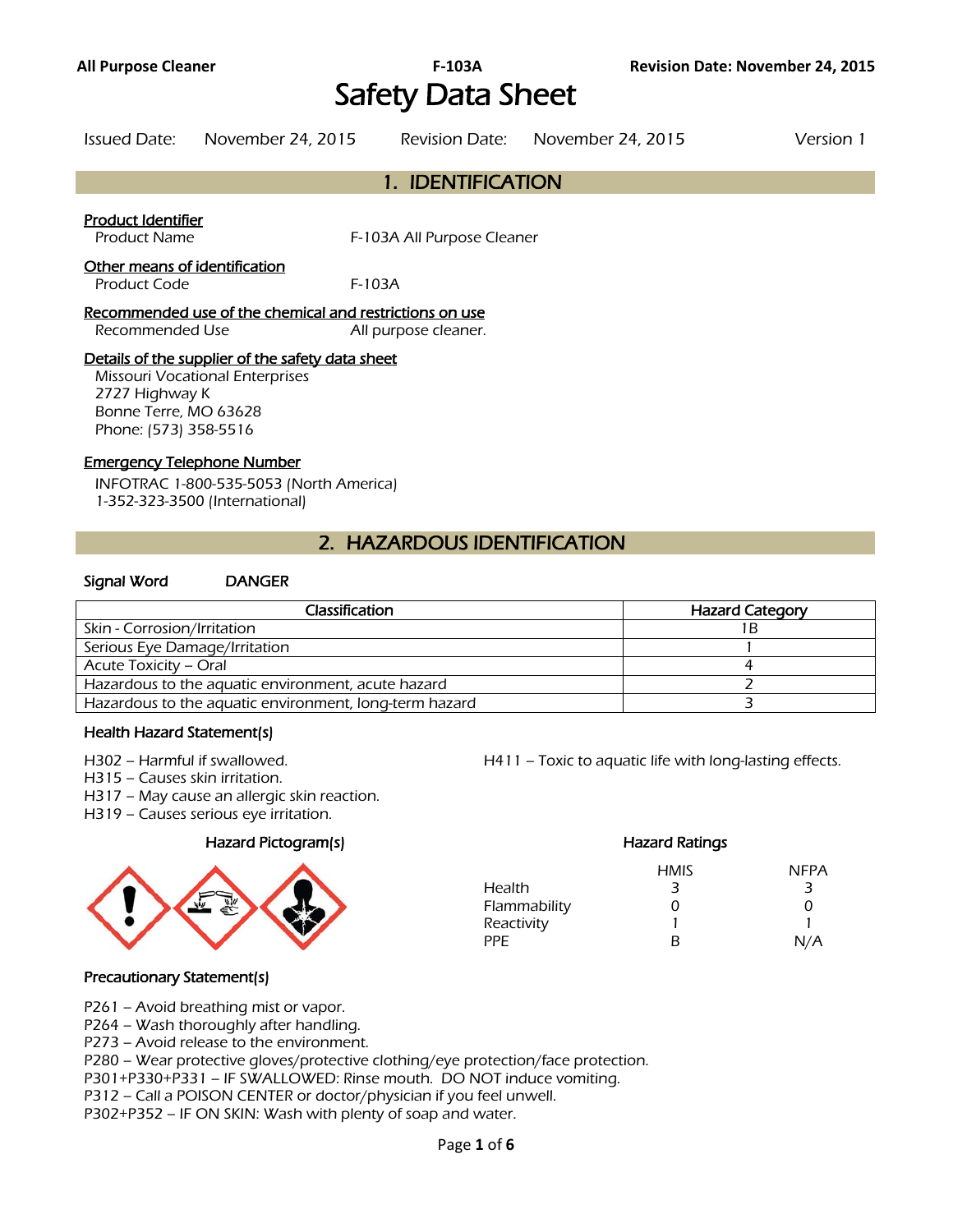P305+P351+P338 – IF IN EYES: Rinse cautiously with water for several minutes. Remove contact lenses, if present and easy to do. Continue rinsing.

P333+P313 – If skin irritation or rash occurs: Get medical advice/attention.

P337+P313 – If eye irritation persists: Get medical advice/attention.

P501 – Dispose of contents/container in accordance with local/regional/national/international regulations.

#### Potential Health Effects

| <b>Skin Contact</b> | May cause skin irritation/burns.  |
|---------------------|-----------------------------------|
| Eye Contact         | May cause eye damage.             |
| Inhalation          | May cause respiratory irritation. |
| Ingestion           | May be harmful if swallowed.      |

# 3. COMPOSITION/INFORMATION ON INGREDIENT

| <b>Chemical Name/Pure Substance</b> | CAS#        | Weight-% |
|-------------------------------------|-------------|----------|
| Water                               | 7732-18-5   | 65-70    |
| CalBlend DF                         | Proprietary | $5 - 15$ |
| Dodecylbenzene Sulfonic Acid        | 68584-22-5  | $5 - 10$ |
| Masodol 900                         | 68439-46-3  | $5 - 10$ |
| Dipropylene Glycol                  | 25265-71-8  | $5 - 10$ |
| <b>D'limonene</b>                   | 5989-27-5   | $1-5$    |
| Tetrapotassium Pyrophosphate        | 7320-34-5   | $1-5$    |
| Metso Pentabead 20                  | 6834-92-0   | $1-5$    |
| Isocil IG                           | Proprietary | $0 - 2$  |
|                                     |             |          |

\*\*If Chemical Name/CAS No is "proprietary" and/or Weight-% is listed as a range, the specific chemical identity and/or percentage of composition has been withheld as a trade secret.

# 4. FIRST-AID MEASURES

General Advice If you feel unwell, seek medical advice (show label where possible).

- Eye Contact Rinse cautiously with water for several minutes. Remove contact lenses, if present and easy to do. Continue rinsing. Get medical advice/attention.
- Skin Contact Take off contaminated clothing. Wash contaminated clothing before reuse. If skin irritation persists, call a physician.
- Inhalation Remove victim to fresh air and keep at rest in a position comfortable for breathing. Call a POISON CENTER or doctor/physician if you feel unwell.
- **Ingestion** Rinse mouth. Give plenty of water to drink. Do NOT induce vomiting. Call a POISON CENTER or doctor/physician if you feel unwell.

#### Most important symptoms and effects

Symptoms Prolonged contact may cause painful stinging or burning of eyes and lids, watering of eye,<br>symptoms and initiation. Butlet and contact may sure acuse acuse alimitation annuil burn and irritation. Prolonged contact may even cause severe skin irritation or mild burn.

# 5. FIRE-FIGHTING MEASURES

# Extinguishing Media

Suitable Extinguishing Media: Dry powder, water spray, or foam. Unsuitable Extinguishing Media: Water jet.

# Specific Hazards Arising from the Chemical

During fire, gases hazardous to health may be formed.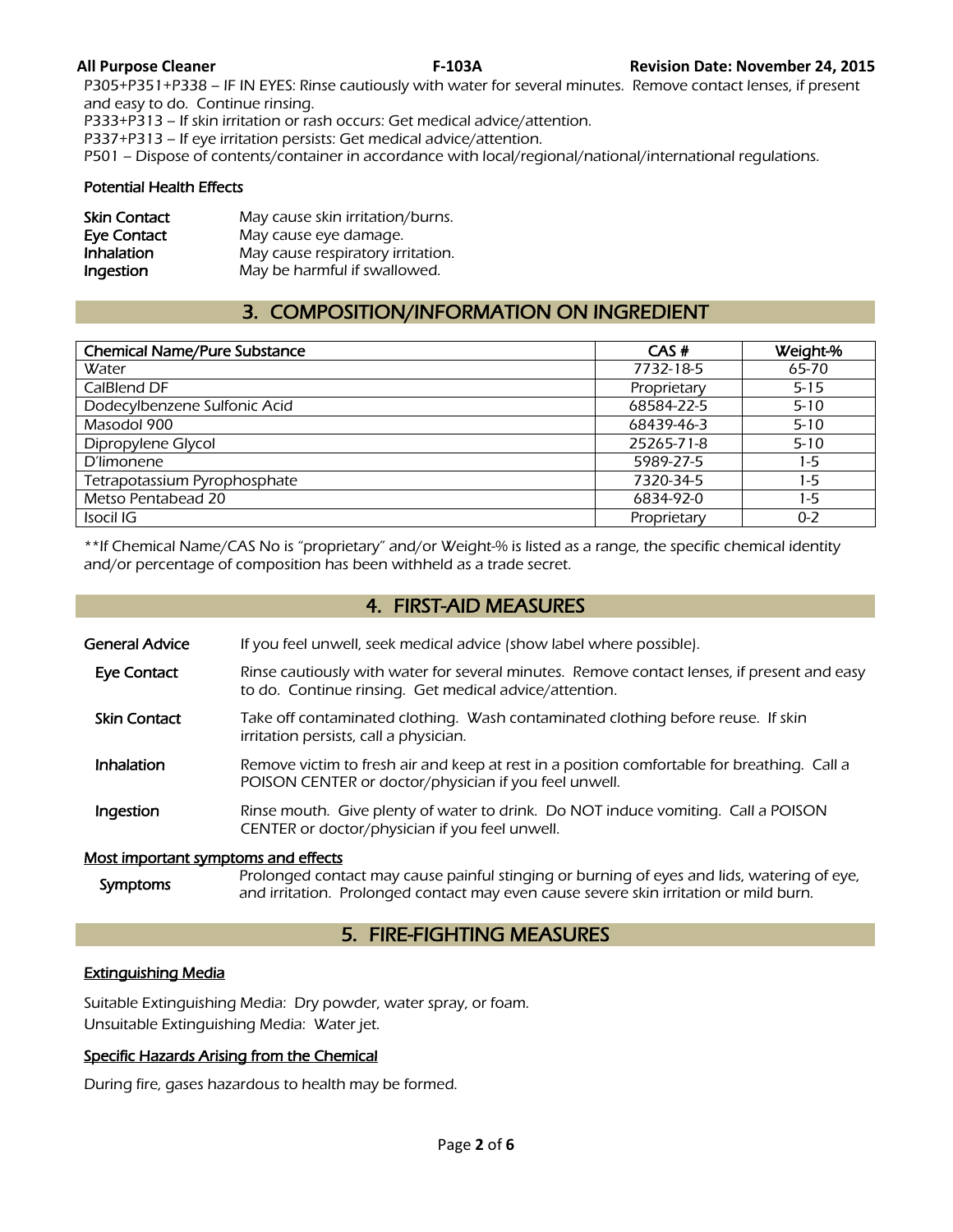As in any fire, wear self-contained breathing apparatus pressure-demand, MSHA/NIOSH (approved or equivalent) and full protective gear.

# 6. ACCIDENTAL RELEASE MEASURES

#### Personal precautions, protective equipment and emergency procedures

| Personal precautions                              | Keep unnecessary personnel away. Use personal protective equipment as<br>required. Spill area may become slippery.                |
|---------------------------------------------------|-----------------------------------------------------------------------------------------------------------------------------------|
| <b>Environmental precautions</b>                  | Prevent from entering into soil, ditches, sewers, waterways and/or<br>groundwater.                                                |
| Methods and material for containment and clean up |                                                                                                                                   |
| <b>Methods for Containment</b>                    | Prevent further leakage or spillage if safe to do so.                                                                             |
| Methods for Clean up                              | Absorb spill in vermiculite, dry sand, or earth and place into containers.<br>Containers should be properly labeled for disposal. |

# 7. HANDLING AND STORAGE

# Precautions for safe handling

Handle in accordance with good industrial hygiene and safety practice. Use only in well ventilated areas. Do not breathe dust/fume/gas/mist/vapors/spray. Wash face, hands, and any exposed skin thoroughly after handling. Use personal protection recommended in Section 8.

#### Conditions for safe storage, including any incompatibilities

Storage Conditions Keep containers tightly closed in a dry, cool and well-ventilated place. Store locked up. Do not store in direct sunlight. Store away from food, drink, and feed. Incompatible Materials See section 10 of this SDS.

# 8. EXPOSURE CONTROLS/PERSONAL PROTECTION

| <b>Chemica</b><br>Name<br>- | . TIE<br>м. | <b>PEL</b>               | <b>NIOSH</b> |
|-----------------------------|-------------|--------------------------|--------------|
|                             |             | $\overline{\phantom{0}}$ | -            |
|                             |             |                          |              |

# Appropriate engineering controls

Engineering Controls Apply technical measures to comply with the occupational exposure limits.

#### Individual protection measures, such as personal protective equipment

| Eye/Face Protection                   | Wear approved safety goggles.                                                                                                                                              |
|---------------------------------------|----------------------------------------------------------------------------------------------------------------------------------------------------------------------------|
| Skin and Body Protection              | Wear appropriate clothing to prevent repeated or prolonged skin contact.                                                                                                   |
| Respiratory Protection                | Ensure adequate ventilation, especially in confined areas.                                                                                                                 |
| <b>General Hygiene Considerations</b> | Do not eat, drink, or smoke when using this product. Wash contaminated<br>clothing before reuse. Handle in accordance with good industrial hygiene<br>and safety practice. |

# 9. PHYSICAL AND CHEMICAL PROPERTIES

# Appearance

| <b>Physical State</b> | Liauid                   | Odor           | Lemon            |
|-----------------------|--------------------------|----------------|------------------|
| Color                 | Colorless to pale yellow | Odor Threshold | Not Determined   |
| Property              | Values                   |                | Remarks - Method |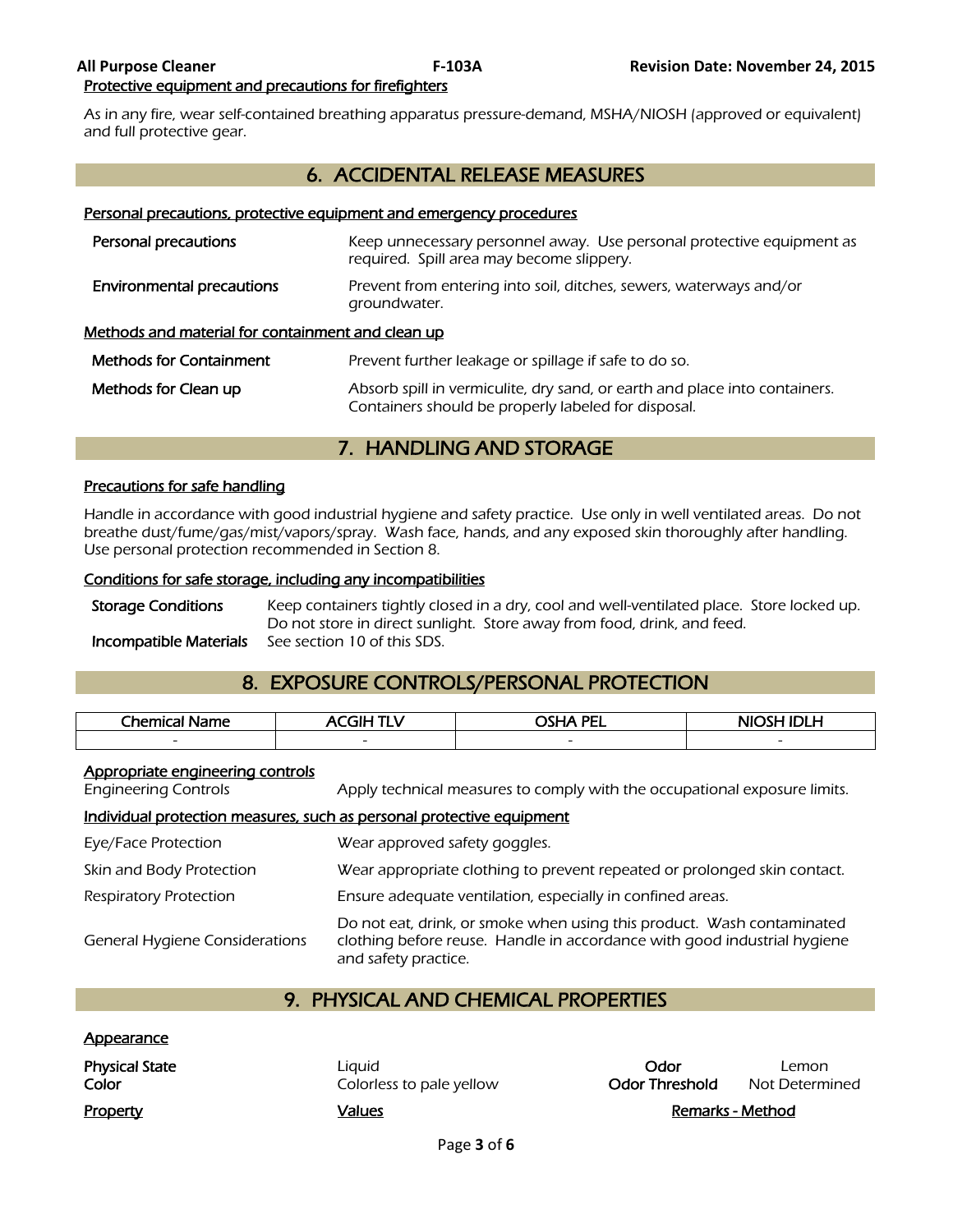**pH** 1-3 Melting Point/Freezing Point Not determined Boiling Point/Boiling Range Not determined Flash Point **Flash Point** Not determined **Evaporation Rate** Not determined Flammability (Solid, Gas) Liquid- Not applicable Upper Flammability Limits Not determined Lower Flammability Limits Not determined Vapor Pressure Not determined Vapor Density Not determined Specific Gravity **Not determined Water Solubility Complete**<br> **Solubility in other solvents** Not determined Solubility in other solvents Partition Coefficient Not determined Auto-ignition Temperature Mot determined Decomposition Temperature Not determined Viscosity<br>
Explosive Properties<br>
Explosive Properties<br>
Not determined **Explosive Properties** Oxidizing Properties Not determined

# 10. STABILITY AND REACTIVITY

| Reactivity                                        | Not reactive under normal conditions.                                                  |
|---------------------------------------------------|----------------------------------------------------------------------------------------|
| <b>Chemical Stability</b>                         | Stable under recommended storage conditions.                                           |
| <b>Conditions to Avoid</b>                        | Contact with incompatible materials, storage in direct sunlight, contact with<br>heat. |
| Incompatible materials                            | Amines, oxidizing agents, reducing agents.                                             |
| <b>Hazardous Decomposition</b><br><b>Products</b> | Hydrogen chloride gas, sulphur oxides, nitrogen oxides, carbon oxides.                 |
| Hazardous Polymerization                          | Not available.                                                                         |

# 11. TOXICOLOGICAL INFORMATION

# Mixture Toxicity

Toxicological data have not been determined specifically for this product.

# 12. ECOLOGICAL INFORMATION

# **Ectotoxicity**

Ecological studies have not been carried out on this product.

# 13. DISPOSAL CONSIDERATIONS

| <b>Disposal Instructions</b>             | Dispose of in accordance with local, regional, national, and international<br>regulations.                                                                                                                       |
|------------------------------------------|------------------------------------------------------------------------------------------------------------------------------------------------------------------------------------------------------------------|
| Hazardous Waste Code                     | Not available.                                                                                                                                                                                                   |
| Waste from residues / unused<br>products | Reuse or recycle if possible. Dispose of in accordance with local, regional,<br>national, and international regulations.                                                                                         |
| <b>Contaminated Packaging</b>            | Since emptied containers may retain product residue, follow label warnings<br>even after container is emptied. Empty containers should be taken to an<br>approved waste handling site for recycling or disposal. |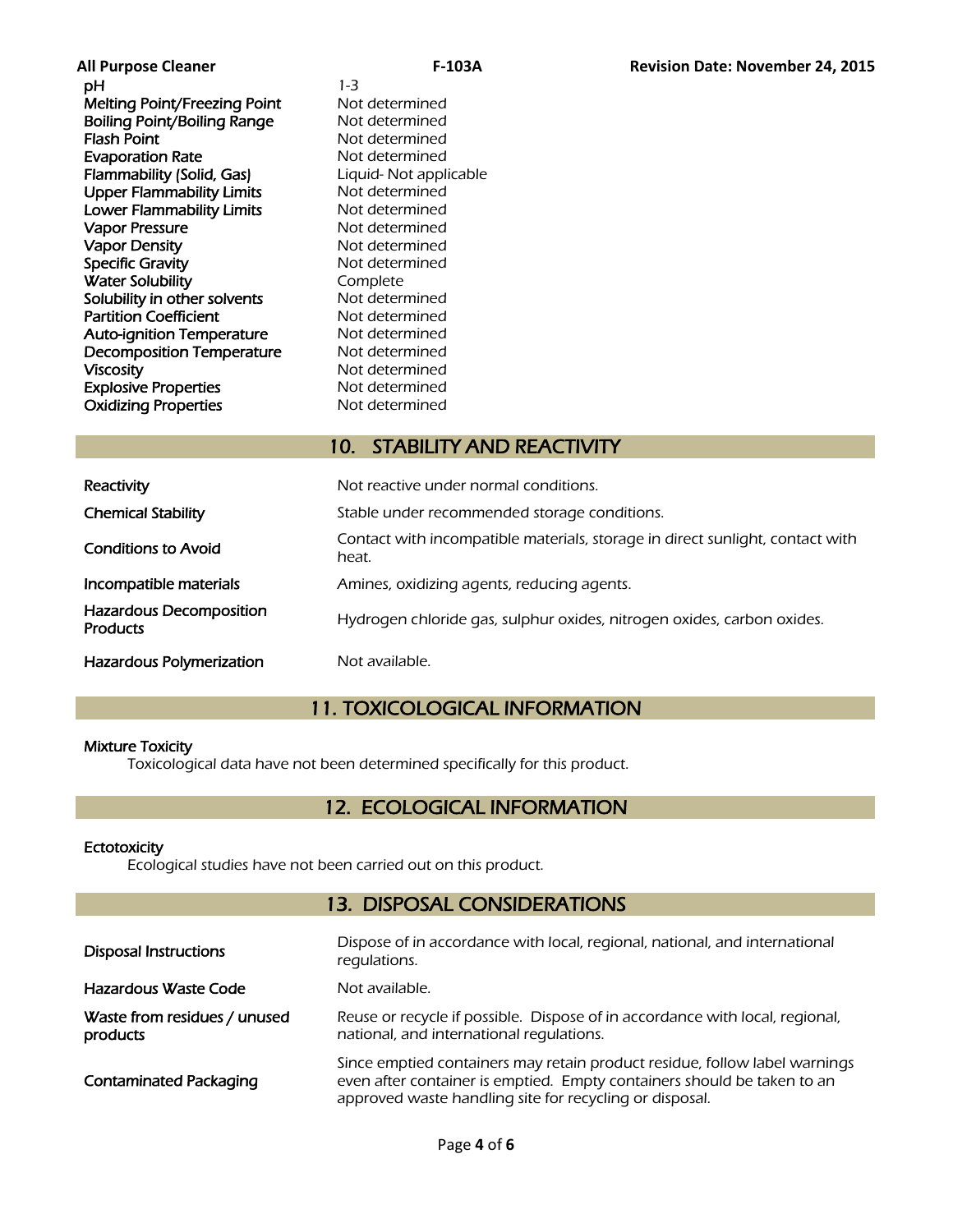# 14. TRANSPORT INFORMATION

|--|

**DOT I.D. Number Not available.**<br> **DOT Proper Shipping Name** Not available. DOT Proper Shipping Name DOT Hazard Classes: US DOT Not available.<br>
Road (ADR) Not available. Road (ADR) Air (ICAO/IMDG) Not available. Sea (IMO/IMDG) Not available.

**Packing Group Not available.**<br> **DOT Label Not available.** 

Please see current shipping paper for most up to date shipping information, including exemptions and special circumstances.

Not available.

# 15. REGULATORY INFORMATION

# U.S. Federal Regulations

Contents of this SDS comply with OSHA Hazard Communication Standard CFR 1910.1200.

# OSHA Hazard Communication Standard (29 CFR 1910.1200)

( X ) Hazardous ( ) Non- Hazardous

# SARA TITLE III

| Section 302/304 | Extremely Hazardous Substances: None.                          |
|-----------------|----------------------------------------------------------------|
| Section 311/312 | (40CFR370) Hazardous Categories: Acute.                        |
| Section 313     | Contains the following SARA 313 Toxic Release Chemicals: None. |

# **CERCLA**

CERCLA Regulatory Sulfuric Acid (7664-93-9)

# State Regulations

# California Prop 65

 This product may contain the following ingredient(s) known to the state of California to cause cancer, birth defects or other reproductive harm: Sulfur Dioxide (7446-09-5)

# Inventories

| Component                             | <b>TSCA</b><br>(United<br>States) | <b>DSL</b><br>(Canada) | <b>EINECS/ELINCS</b><br>(Europe) | <b>ENCS</b><br>(Japan) | China<br>(IECSC) | <b>KECL</b><br>(Korea) | <b>PICCS</b><br>(Philippines) | <b>AICS</b><br>(Australia) |
|---------------------------------------|-----------------------------------|------------------------|----------------------------------|------------------------|------------------|------------------------|-------------------------------|----------------------------|
| CalBlend DF<br>(Proprietary)          | X                                 | X                      | X                                |                        | X                |                        |                               | $\pmb{\times}$             |
| Masodol 900<br>(68439-46-3)           | X                                 | X                      | X                                | X                      | X                | X                      | X                             | $\pmb{\times}$             |
| Dipropylene<br>Glycol<br>(25265-71-8) | X                                 | X                      | X                                | X                      | X                | X                      | X                             | X                          |
| D'limonene<br>(5989-27-5)             | X                                 | X                      |                                  |                        |                  |                        |                               |                            |
| <b>TKPP</b><br>(7320-34-5)            | X                                 | X                      | X                                | X                      | X                | X                      | X                             | X                          |
| Metso<br>Pentabead 20<br>(6834-92-0)  | X                                 | X                      |                                  |                        |                  |                        |                               | X                          |